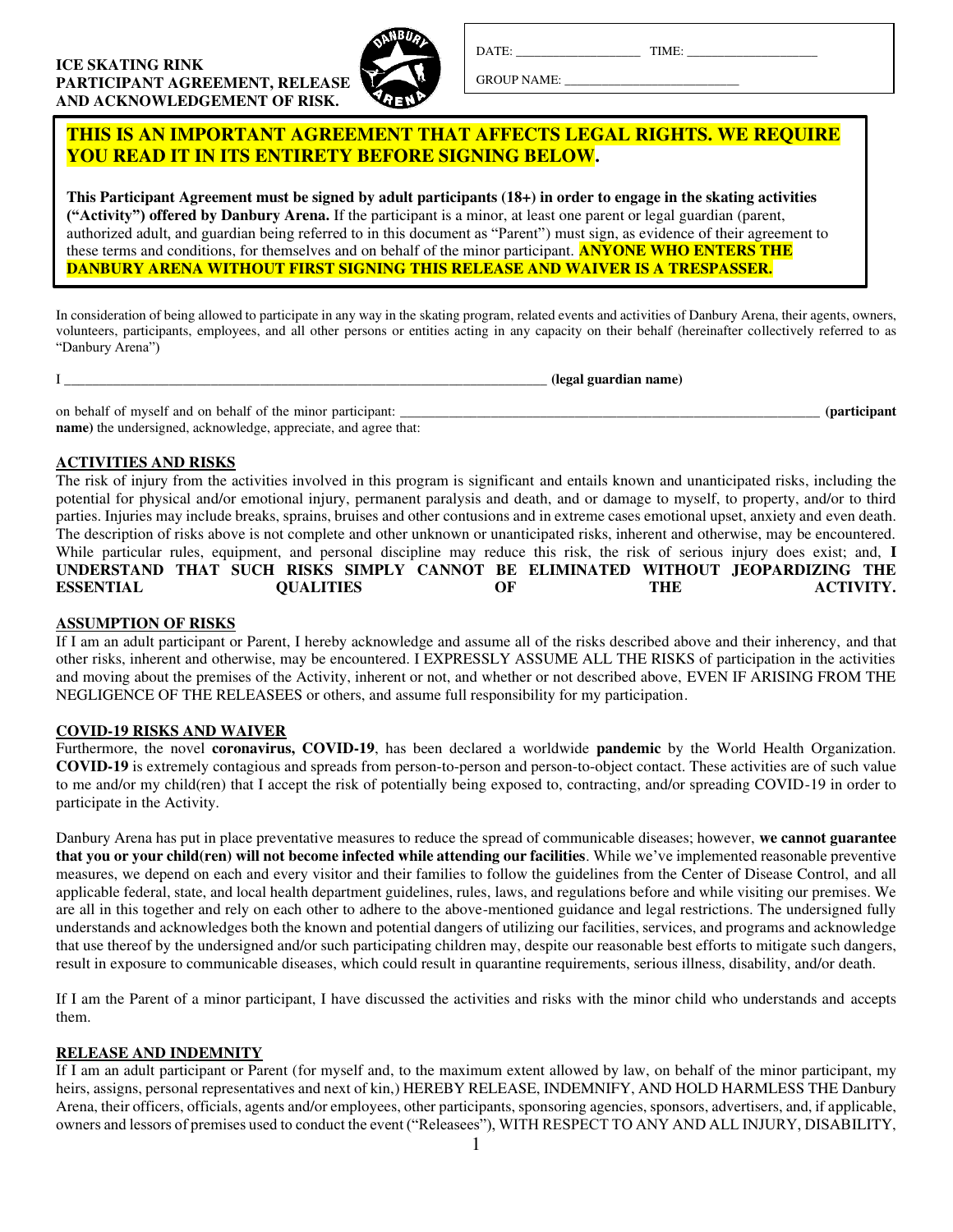DEATH, or loss or damage to person or property, suffered by me or by the child, if applicable, arising in whole or part from my (or the child's) visit to the premises of the Activity or participation in any other offered activity, WHETHER ARISING FROM THE NEGLIGENCE OF THE RELEASEES OR OTHERWISE, to the fullest extent permitted by law. I agree for myself and on behalf of the minor participant **NOT TO SUE** and to **INDEMNIFY, DEFEND, AND HOLD HARMLESS, DANBURY ARENA**, its managers, members, owners, agents, directors, attorneys, staff, volunteers, successors, affiliates, heirs, investors, partners, as well as Diamond Hospitality Group LLC, Diamond Properties LLC, DP110 LLC, and Diamond Property Management LLC, in law and in equity against any and all claims, suits or actions of any kind, whatsoever, for liability, damages, compensation or otherwise brought by me or anyone on my behalf, including attorney's fees, costs of defense, and any related costs , if litigation or the threat of litigation arises pursuant to any claims made by me or by anyone else acting on my behalf or on behalf of the minor participant. If I make any such claim or any such claim is made by someone on my behalf or on behalf of the minor participant or as a consequence of the minor participant's participation in activities on the DANBURY ARENA, I agree for myself and on behalf of the minor participant to reimburse all such costs and liability to the person or entity who incurs such costs or liability from such suits, claims, demands or actions of any kind.

These agreements of release and indemnity include loss or damages caused or claimed to be caused in whole or in party by the negligence of a Released Party, but not intentional wrongs or the gross negligence of a Released Party. In the event that any damage to equipment or facilities occurs as a result of my or the minor participant's willful actions, neglect, or recklessness, I acknowledge and agree to be held liable for any and all costs associated with any actions of neglect or recklessness.

#### **DANBURY ARENA SAFETY GUIDELINES**

Your understanding of our Safety Guidelines ("Guidelines") helps us keep you safe. Please read the following so that you may know what we expect of you. Use, access and/or participation in or on Danbury Arena owned equipment will hereby be referred to, individually and collectively, as the "Activity."

This Participation Release document signed, is required of all adult participants seeking access to the Activity and those minor participants that are unaccompanied by an adult (18+) and so permitted with a properly signed and completed Release. Completion of such form is proof of your understanding of the following policies.

There is no quantifiable level of fitness required to participate in the Activity. Participants should be of reasonable health and possess no medical conditions that could pose harm to themselves or others in undertaking light to moderate to strenuous levels of exercise. The Activity requires varying levels of strength, stamina, and agility. **If you are unsure about your ability to participate, please consult your doctor prior to your visit**. **The staff is not responsible for determining an appropriate level of physical fitness; however, the Staff reserves the right to refuse admittance to persons who appear intoxicated or otherwise impaired or unfit for participation.** 

If you are pregnant, we strongly suggest that you carefully consider whether or not to participate in the Activity. The level of exertion required to participate poses a serious risk of injury to mother and child. All participants shall be dressed appropriately, including wearing no loose jewelry and tying up long hair as they otherwise pose a safety risk. Danbury Arena is not responsible for loss or damage caused to personal effects.

All participants must act considerately and responsibly when interacting with Staff and fellow participants. Failure to do so is grounds for removal from the Activity. No refunds will be issued. I willingly agree to comply with the stated and customary terms and conditions for participation in skating program. If, however, I observe any unusual significant hazard during my presence or participation, I will remove myself from participation and bring such to the attention of the nearest employee immediately.

By signing this document, I acknowledge that if anyone is hurt or property is damaged during my participation in this Activity, I may be found by a court of law to have waived my right to maintain a lawsuit against Danbury Arena on the basis of any claim from which I have released them herein. **I also understand and agree that I will not participate in the Activity if I am under the influence of alcohol or drugs. I have had sufficient opportunity to read this entire document.**